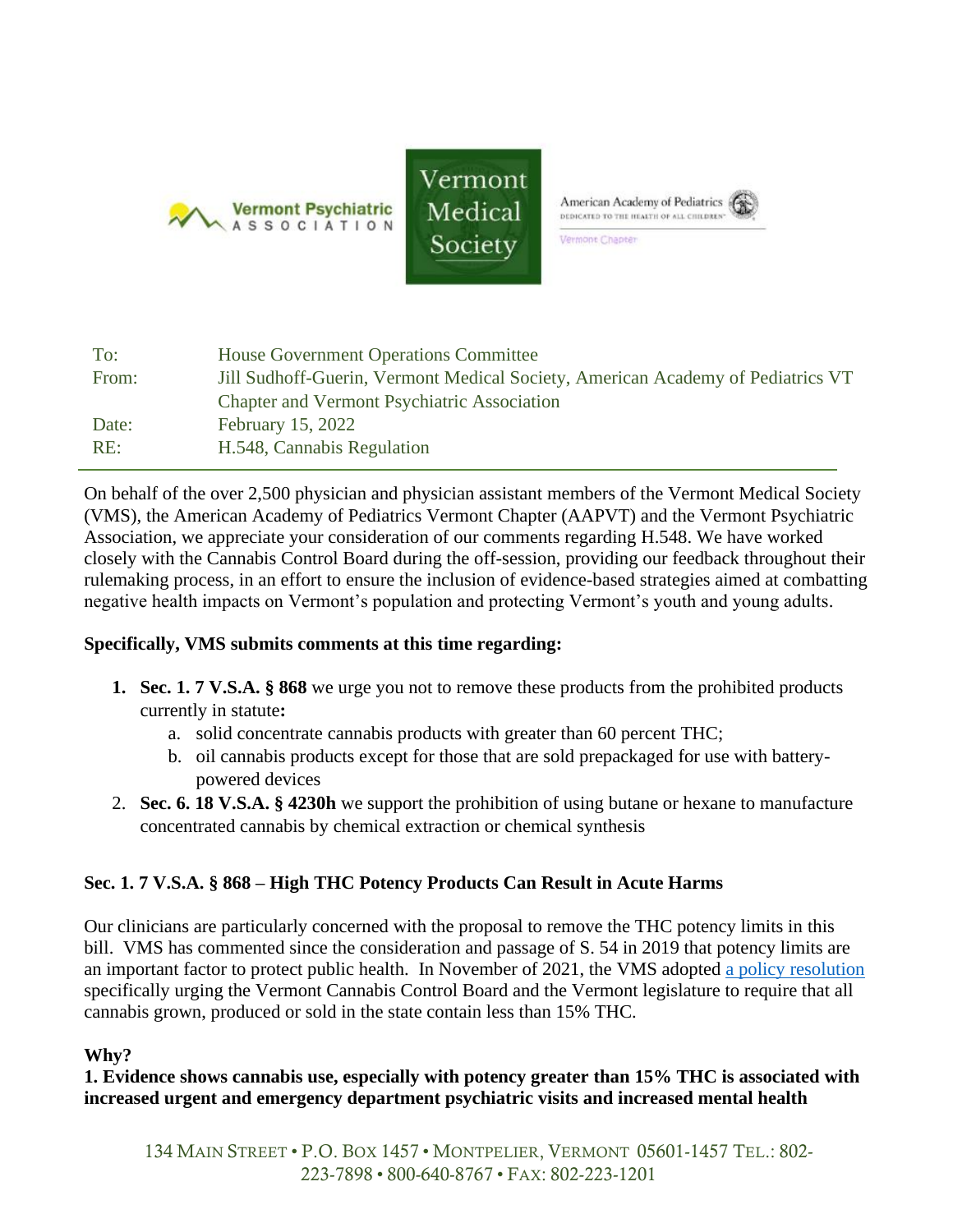**disorders, including psychosis. It is also associated with increased urgent non-psychiatric visits for respiratory distress, cannabis hyperemesis syndrome (uncontrollable vomiting) and poisonings**. According to a January 2020 report presented by the Vermont Department of Health, cannabis use can lead to the development of schizophrenia or other psychoses, as well as suicidal ideation and suicide completion.<sup>1</sup> A 2019 study published in the Lancet found that the strongest independent predictors of whether any given individual would have a psychotic disorder or not were daily use of cannabis and use of high-potency cannabis.<sup>2</sup> Currently, habitual users of marijuana are going to emergency rooms complaining of bouts of uncontrollable vomiting related to their frequent cannabis use. This condition, named "cannabis hyperemesis syndrome," has been shown to subside when the consumer stops using cannabis products.<sup>3</sup>

According to the National Institute of Drug Abuse,4 marijuana concentrates have particularly high levels of THC. Solvent-based products tend to be especially potent, with THC levels documented at an average of about 54-69% and reported to exceed 80%, while nonsolvent-based extraction methods produce average THC levels between 39-60%.5 Not only do concentrates have high levels of THC, but dabbers inhale the entire amount all at once—in a single breath. As a result, concentrates can deliver extremely large amounts of THC to the body quickly. The risks of physical dependence and addiction increase with exposure to high concentrations of THC, and higher doses of THC are more likely to produce anxiety, agitation, paranoia, and psychosis.6

## **2. In Vermont, there is a significant, inappropriately low perception of harm of cannabis use**.

Many Vermonters associate legalized cannabis sales with marijuana from the 1990s, when the THC levels were less than 2%. Yet, in states like Colorado and Washington, where commercial cannabis sales have already been legalized, THC potency has dramatically increased, with averages for marijuana flower ranging from 17-28% and for concentrates, such as dabs and waxes, as high as 90% THC.

**3. Currently, Vermont has some of the highest rates of young adult use of marijuana in the country**, with 38% of 18–25-year-olds using marijuana in the past 30 days. According to Andrea Villanti, PhD, MPH, from the Vermont Center on Behavior & Health at the University of Vermont, since the start of COVID-19, 50 percent of youth and young adult past 30-days users reported increasing their use of marijuana. <sup>7</sup> Cannabis is considered by young users to be one of the least harmful psychoactive substances, in part because it is often perceived as more 'natural' than other substances.

<sup>7</sup> https://ccb.vermont.gov/sites/ccb/files/2021-07/2021-07-08%20Villanti%20-

<sup>1</sup>https://legislature.vermont.gov/Documents/2020/WorkGroups/House%20Health%20Care/Regulation%20of%20Cannabis/ W~Kelly%20Dougherty~Health%20Impacts%20of%20Marijuana~1-24-2020.pdf

<sup>2</sup> https://www.thelancet.com/journals/lanpsy/article/PIIS2215-0366(19)30048-3/fulltext#seccestitle140

<sup>3</sup> https://www.cnn.com/2021/09/17/health/marijuana-vomiting-wellness/index.html

<sup>4</sup> https://www.drugabuse.gov/publications/drugfacts/marijuana-concentrates

 $5$  Meier MH, Docherty M, Leischow SJ, Grimm KJ, Pardini D. Cannabis concentrates use in adolescents. Pediatrics. 2019;144(3):e20190338. doi:10.1542/peds.2019-0338

<sup>6</sup> Freeman TP, Winstock AR. Examining the profile of high-potency cannabis and its association with severity of cannabis dependence. Psychol Med. 2015;45(15):3181-9. doi: 10.1017/S0033291715001178

<sup>%20</sup>VT%20Cannabis%20Control%20Board%20(002).pdf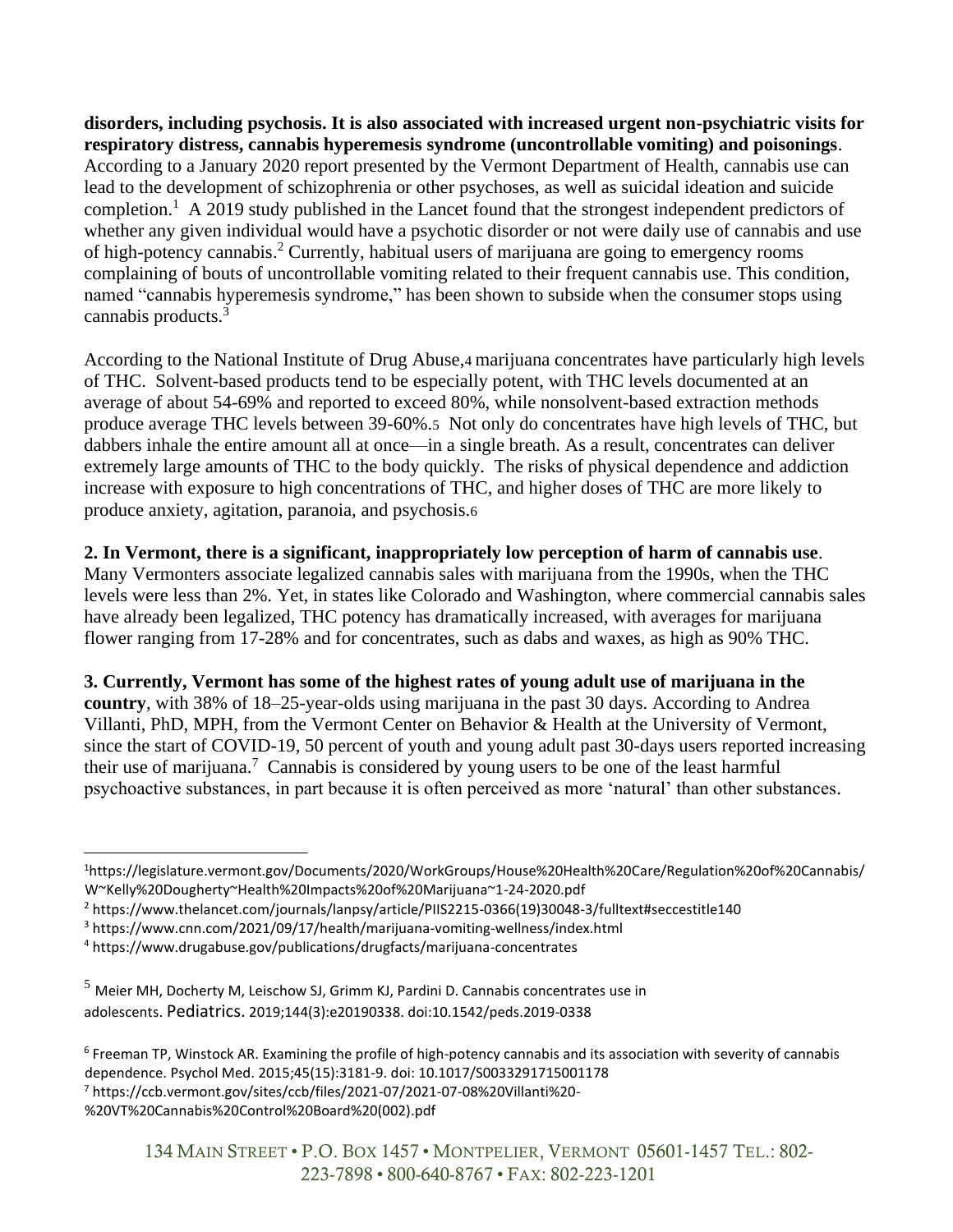In 2019, 40% of Vermont high school students (grades 9-12) reported that they had used marijuana at least once in their lives. Whereas, in 2019, 27% of high school students reported using marijuana regularly. This was significantly higher than past 30-day use in 2015 (22%) and 2017 (24%), but similar to 2009 (25%).<sup>8</sup>



Data source: Vermont Youth Risk Behavior Survey

A November 2020 report, published by the Washington State Prevention Research Subcommittee<sup>9</sup>, found that:

- a) Young people are particularly vulnerable to negative effects of high potency cannabis.
- b) Negative effects from manufactured products are especially high among children, and exposure to vaping liquids is more likely to need medical intervention.
- c) Negative impacts are more acute for adolescents who use cannabis with high THC concentration or use these products more frequently.
- d) Use of cannabis with high THC concentration increases the chances of developing cannabis use disorder or addiction to cannabis, particularly among adolescents.
- e) High potency cannabis use can have lifelong mental health consequences, which often manifest in adolescence or early adulthood.
- f) Daily cannabis use, particularly of high potency products, increases the risk of developing a psychotic disorder, like schizophrenia, and is related to an earlier onset of symptoms compared to people who do not use cannabis.
- g) Among those with a psychotic disorder diagnosis, the use of high potency cannabis exacerbates disease symptoms.

<sup>8</sup> ADAP Marijuana Use in Vermont. August, 2021.

<sup>9</sup> https://adai.uw.edu/wordpress/wp-content/uploads/2020/11/Cannabis-Concentration-and-Health-Risks-2020.pdf